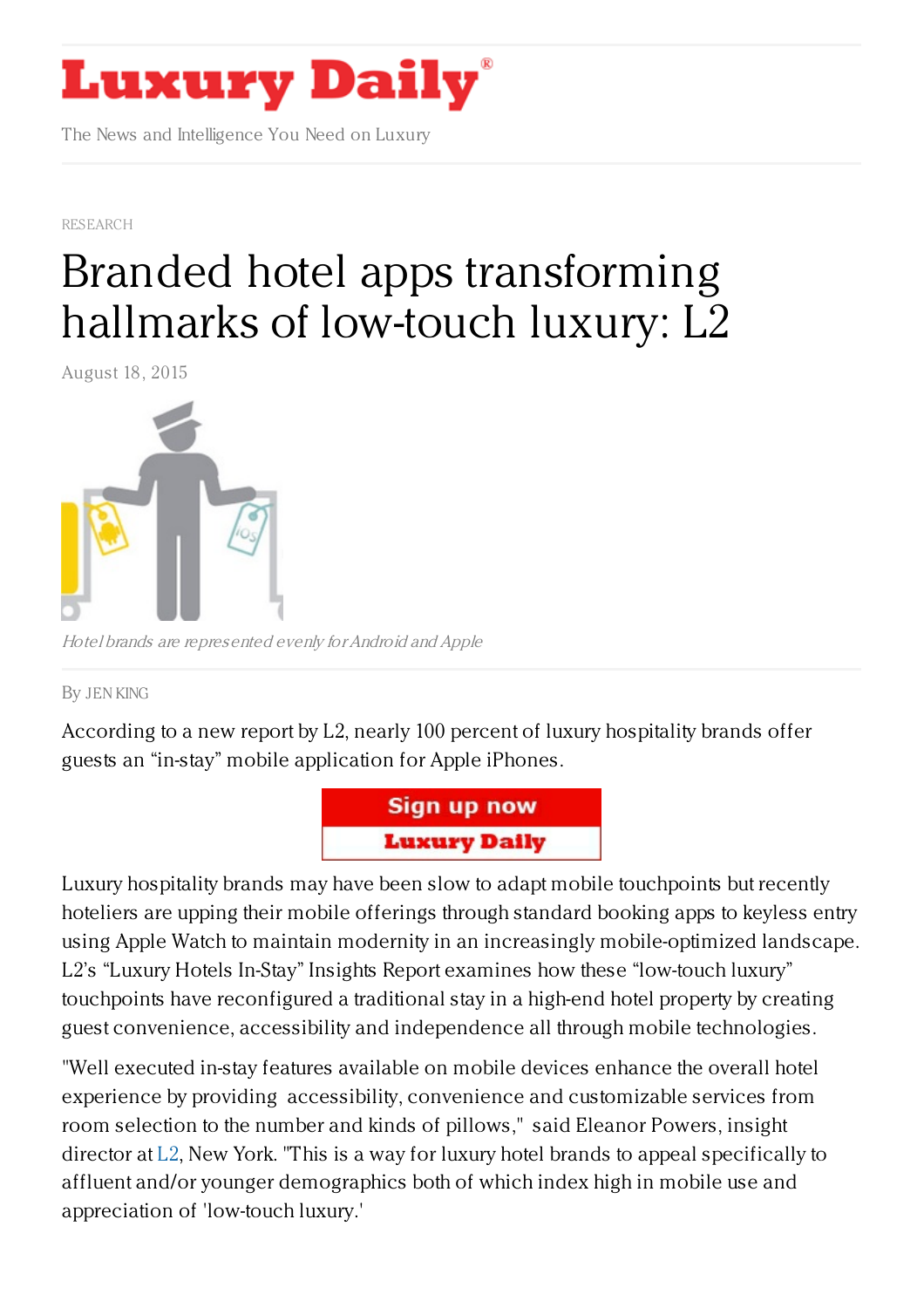"In addition, millennial travelers are less likely to become loyalty program members so mobile-based in-stay services are an enticing way to attract this demographic group beyond standard rewards and discounts," she said. "Some brands are promoting features such as keyless room entry through their loyalty programs, requiring guests to become loyalty members in order to access."

[Luxury](http://www.l2inc.com/research/luxury-hotels-2015/luxury-hotels-in-stay) Hotels In-Stay is L2's third Insight Report within a series that takes a closer look at key topics from its Digital IQ Index: Luxury Hotels 2015 (see [story](https://www.luxurydaily.com/starwood-maintains-highest-portfolio-wide-digital-iq-l2/)). L2's report concentrated on luxury hotel chains such as Starwood Hotels & Resorts, Waldorf Astoria owner Hilton Worldwide, Ritz-Carlton's parent company Marriott International, Four Seasons Hotels and Rosewood Hotels and Resorts.

## Mobilizing your stay

Mobile has ushered in new hallmarks of low-touch luxury that presents itself to guests as a "suite" of in-stay services such as check-in and out options, keyless entry, room service and other hotel amenities

L2 found that in the luxury hotel sector, branded apps are much more sophisticated than the mobile Web site of the same hotelier. For example, 81 percent of hotel apps included geo-local map and direction functions whereas only 42 percent of mobile sites offered the same touchpoints.

This is generally consistent across other functions with mobile apps outpacing mobile sites in many cases. The only feature relatively equal among mobile apps and mobile sites was curated content with 68 percent of apps and 58 percent of sites including some degree of curated content about the hotel or the surrounding area.



Souroe: L2, Inc. Insight Report: Luxury Hotels In-Stay, August 2015.<br>As promoted; does not include check-in/check-out functionalities available only through post-reservation links.

## L2 infographic

For guests looking for seamless check-in and check-out services, mobile apps surpassed mobile sites. Of the hotel brands included in the report, 55 percent allow guests to use an app to check-in and check-out while only 3 percent provide the same service via mobile site.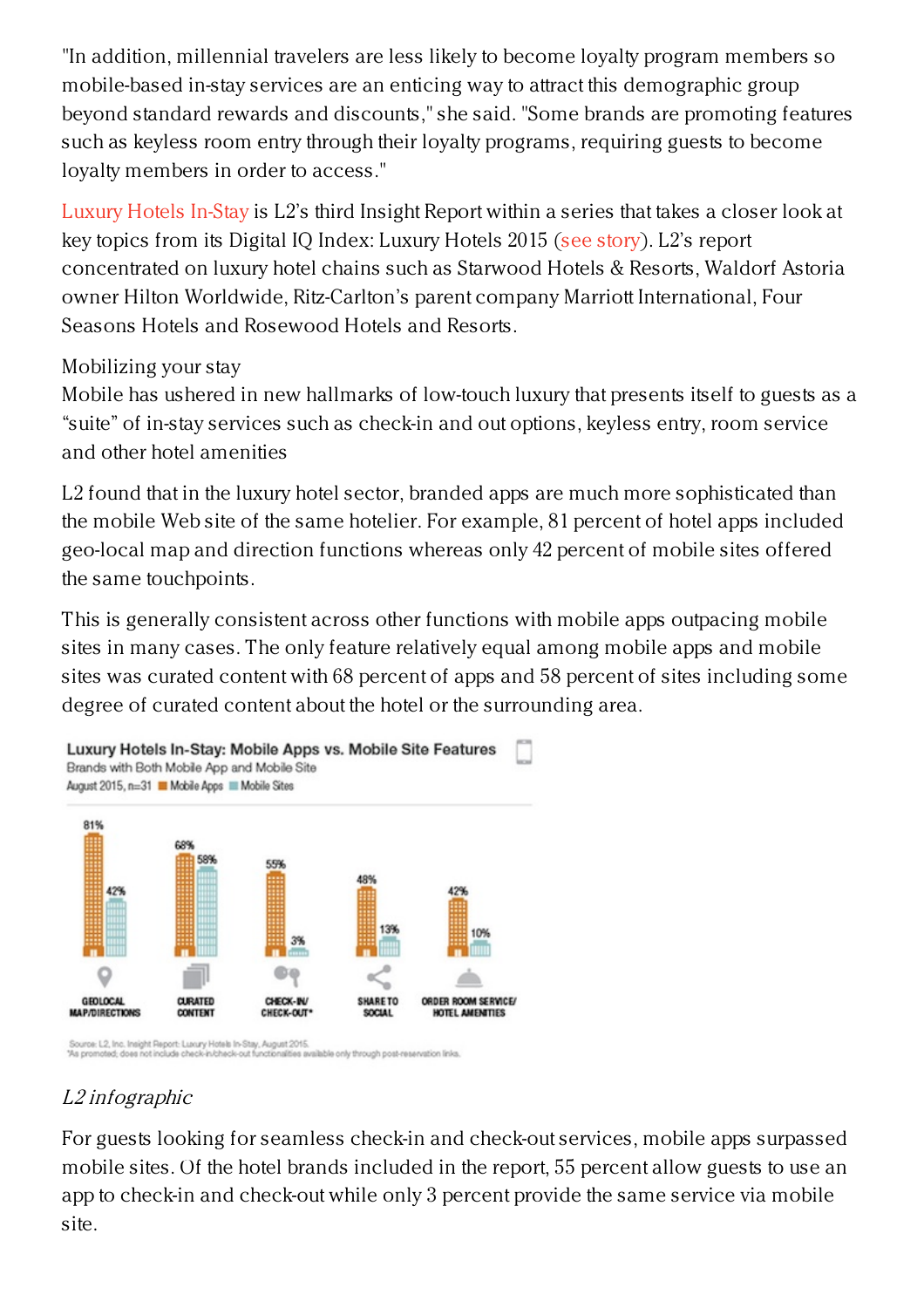Also to this effect, only 42 percent of brands provide room service and other hotel amenities directly through an app and only 10 percent allow this exchange to be done using a mobile Web site.

Additionally, the ability to share a guest's experience during a hotel stay via social media is available only on 48 percent of apps and 13 percent of mobile sites, thus limiting the opportunity for recognition through word of mouth.

Ritz-Carlton is one hotel chain that has benefited from online conversation staged on social media. The hotel brand ranks number one in talk-worthy and shareable content but slips in traditional word of mouth retention (see [story](https://www.luxurydaily.com/145699/)).

A leader in this space has been Four Season Four Seasons Hotels and Resorts which just recently encompassed the entire consumer journey in its long-awaited, portfolio-wide mobile app.



Four Seasons mobile app

From bookings to in-room requests such as the number of pillows on the guest's bed, the app rapidly changes how Four Seasons guests will use mobile. The luxury hotel sector is not known for mobile mastery, so the new app propels Four Seasons to among the top in the field (see [story](https://www.luxurydaily.com/four-seasons-makes-up-lost-mobile-ground-through-global-app/)).

In addition to branded app, third party hotel concierge apps are becoming a must-have for major hospitality brands seeking to tap into guests' smartphones to anticipate their needs before arrival on premises.

Hospitality marketers' recent embracing of mobile technology has prompted many hotel brands to employ their own or third-party concierge solutions to drive room service ordering and easy communication with staff in a bid to personalize guest stays even more. Experts also suggest that teaming up with a third-party vendor is a smarter solution than marketers attempting to create their own branded experience, although SMS can still play a critical role (see [story](https://www.luxurydaily.com/why-concierge-apps-are-way-of-the-future-in-hospitality/)).

## An app a day

Needless to say, apps have emerged as a better executed platform for in-stay touchpoints at luxury hotels. In response to this, although all hotel brands operate mobile sites, app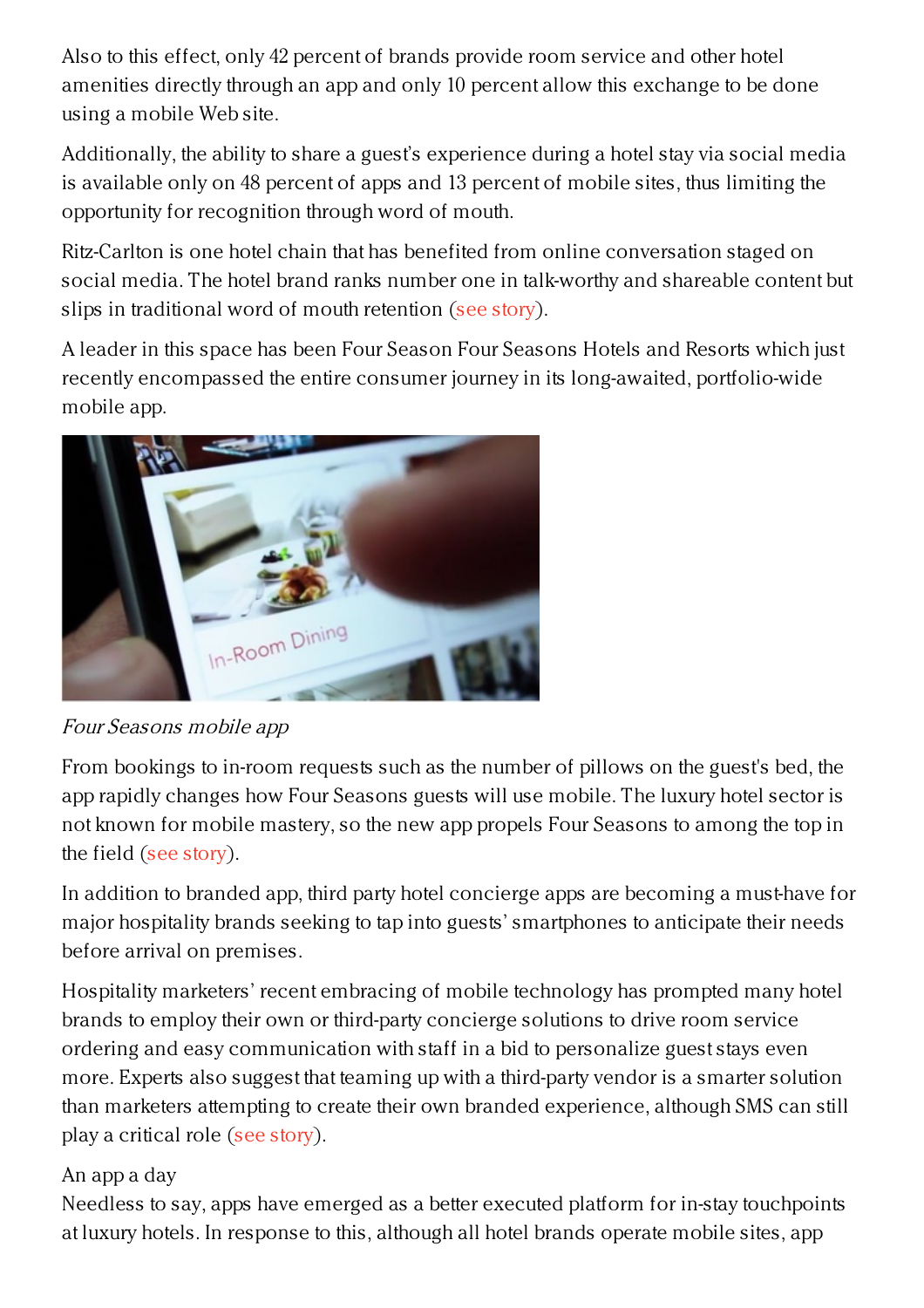output is much more structured with 37 hotel brands hosting Android apps and 38 present for iOS devices.

Within the iOS space, these apps are broken down to 32 percent individual brand apps, 53 percent parent apps and 16 percent being a combination of both branded and parentoperated. When looked at further, 97 percent of these platforms are available as iPhone apps and 61 percent for iPads.

Although still a new technology that may or may not be fully embraced by consumers, 39 percent of hotel apps have been adapted for the Apple Watch.

For example, Starwood Hotels & Resorts was among the first brands to develop and release an app for the watch to better connect with affluent consumers captivated by the newest technology and looking for better high-touch service. The brand also pioneered keyless mobile room entry when introduced at its W Hotel properties in 2014.

Starwood's Apple Watch app is similar to the brand's mobile app with a keyless feature present for its Element, Aloft and W Hotels, but the app's other features will be at the hotelier's other brands, such as St. Regis.